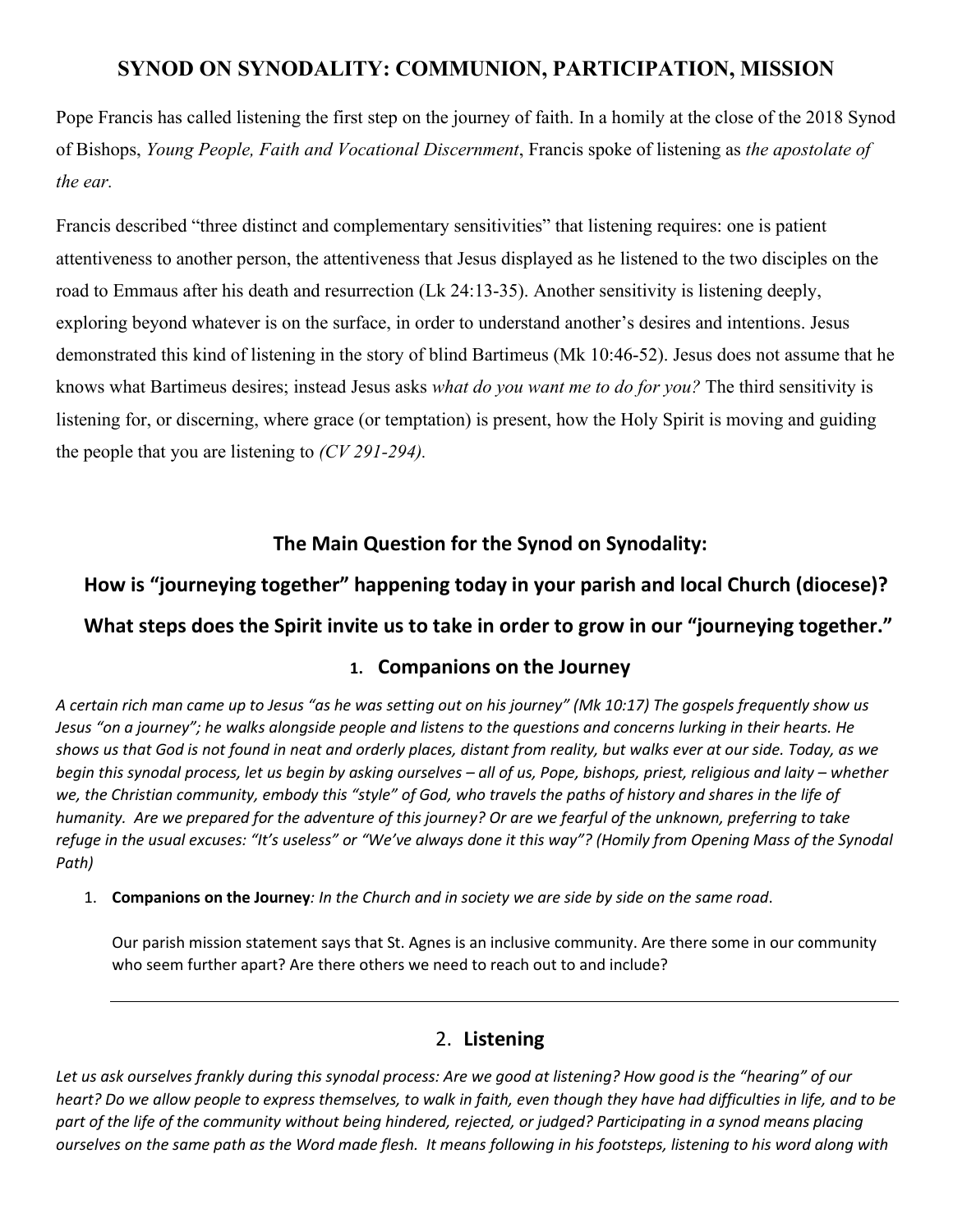*the words of others. It means discovering with amazement that the Holy Spirit surprises us, to suggest fresh paths and new ways of speaking. It is a slow and perhaps tiring exercise, this learning to listen to one another and to avoid artificial and shallow and pre-packaged responses. (Homily 10 October 2021)*

**2. Listening:** *Listening is the first step, but it requires an open mind and heart, without prejudice*.

Are we listening to laity, women, youth, minorities, those on the peripheries? How can we hear these voices better? How is God speaking to us through these voices?

# **3. Speaking Out**

*Only the Spirit can awaken diversity, plurality and multiplicity while at the same time building unity. Here too, when we are the ones who try to create diversity and close ourselves up in what makes us different and other, we bring division. When we are the ones who want to build unity in accordance with our human plans, we end up creating uniformity, standardization. But if instead we let ourselves be guided by the Spirit, richness, variety, and diversity never become a source of conflict, because the Spirit impels us to experience variety within the communion of the church. (The Church of Mercy – Pope Francis)*

*3.* **Speaking Out**: *All are invited to speak with courage and parrhesia, that is, in freedom, truth and charity.*

What enables or hinders us speaking up courageously, candidly and responsibly in our local church and community about what is important to us?

Do we as a parish take public stands? Should we? Who speaks on behalf of the Christian community? Are there others who should?

### 4. **Celebration**

*This is a beautiful image illustrating that the Church is like a great orchestra in which there is great variety. We are not all the same, and we do not all have to be the same. We are all different, varied, each of us with our own special qualities. And this is the beauty of the Church: everyone brings their own gifts, which God has given, for the sake of enriching others. And between the various components there is diversity; however, it is a diversity that does not enter into conflict and opposition. It is a variety that allows the Holy Spirit to blend it into harmony. Here let us ask ourselves; in our communities do we live in harmony or do we argue among ourselves? The Church is everyone in harmony. Let us accept others; let us accept that there is a fitting variety, that this person is different, that this person thinks about things in this way or that. Or do we tend to make everything uniform? But uniformity kills life. The life of the church is variety and when we impose uniformity on everyone, we kill the gifts of the Holy Spirit. (The Church of Mercy, Pope Francis)*

**4. Celebration:** *"Walking together" is only possible if it is based on communal listening to the Word and the celebration of the Eucharist.*

Do our prayer and liturgical celebrations actually inspire and guide our common life and mission in our community, or how might they be more inspirational, especially inspiring us in making the most important decisions?

How well do we promote the active participation of all the faithful in the liturgy?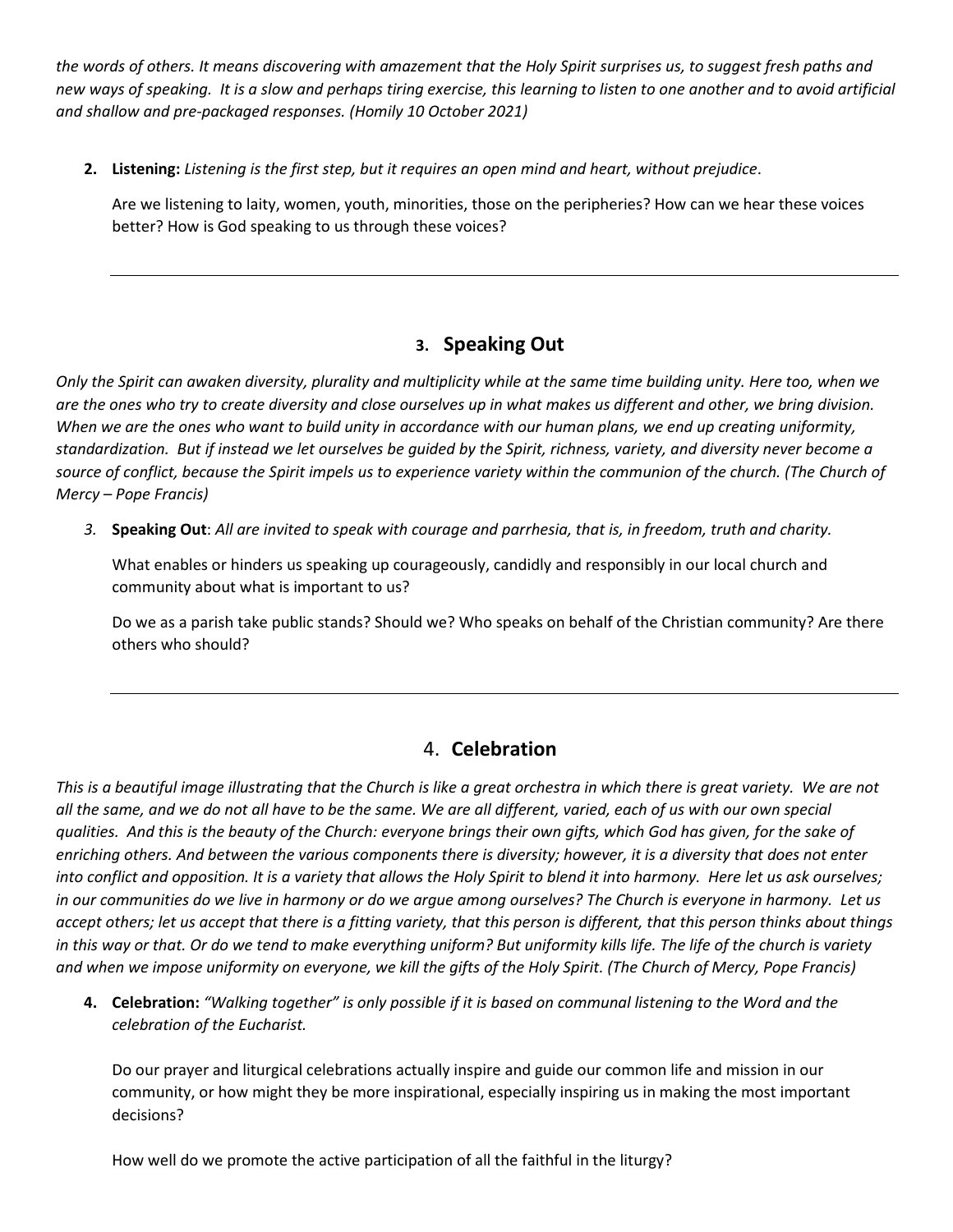### **5. Sharing Responsibility for our Common Mission**

*I dream of a "missionary option," that is, a missionary impulse capable of transforming everything, so that the church's customs, ways of doing things, times and schedules, language and structures can be suitably channeled for the evangelization of today's world rather than for her self-preservation. The renewal of structures demanded by pastoral conversion can only be understood in this light: as part of an effort to make them more mission-oriented, to make ordinary pastoral activity on every level more inclusive and open, to inspire in pastoral workers a constant desire to go forth and in this way to elicit a positive response from all those whom Jesus summons to friendship with himself. All renewal in the Church must have mission as its goal if it is not to fall prey to a kind of ecclesial introversion. (Evangelium Gaudium)*

5. **Sharing Responsibility for our Common Mission***: Synodality is at the service of the mission of the Church, in which all members are called to participate*.

What is the mission of the Church? How are the laity called and enabled to participate or hindered from participating in the Church's mission?

What areas of mission are we neglecting?

How do we help our members discern our Christian mission(s)?

How do we support our members in serving our community/society and living out our service in a missionary way?

### 6. **Dialogue in Church and Society**

*Approaching, speaking, listening, looking at, coming to know and understand one another, and to find common ground: all these things are summed up in the one word "dialogue." If we want to encounter and help one another, we have to dialogue. There is no need for me to stress the benefits of dialogue. I have only to think of what our world would be like without the patient dialogue of the many generous persons who keep families and communities together. Unlike disagreement and conflict, persistent and courageous dialogue does not make headlines, but quietly helps the world to live much better than we imagined. (Fratelli Tutti)* 

**6. Dialogue in Church and Society**: *Dialogue requires perseverance and patience, but it also enables mutual understanding.*

Do we provide ways for dialogue among diverse people/points of view in our parish and community?

How do we address divergences of vision or conflicts and difficulties among us, and are there particular issues in the Church and society that we need to pay more attention to?

How do we promote collaboration among local parishes, with other Churches and in our community?

How does the Church dialogue and learn from other sectors of society: the spheres of politics, economics, culture, civil society and people who live in poverty?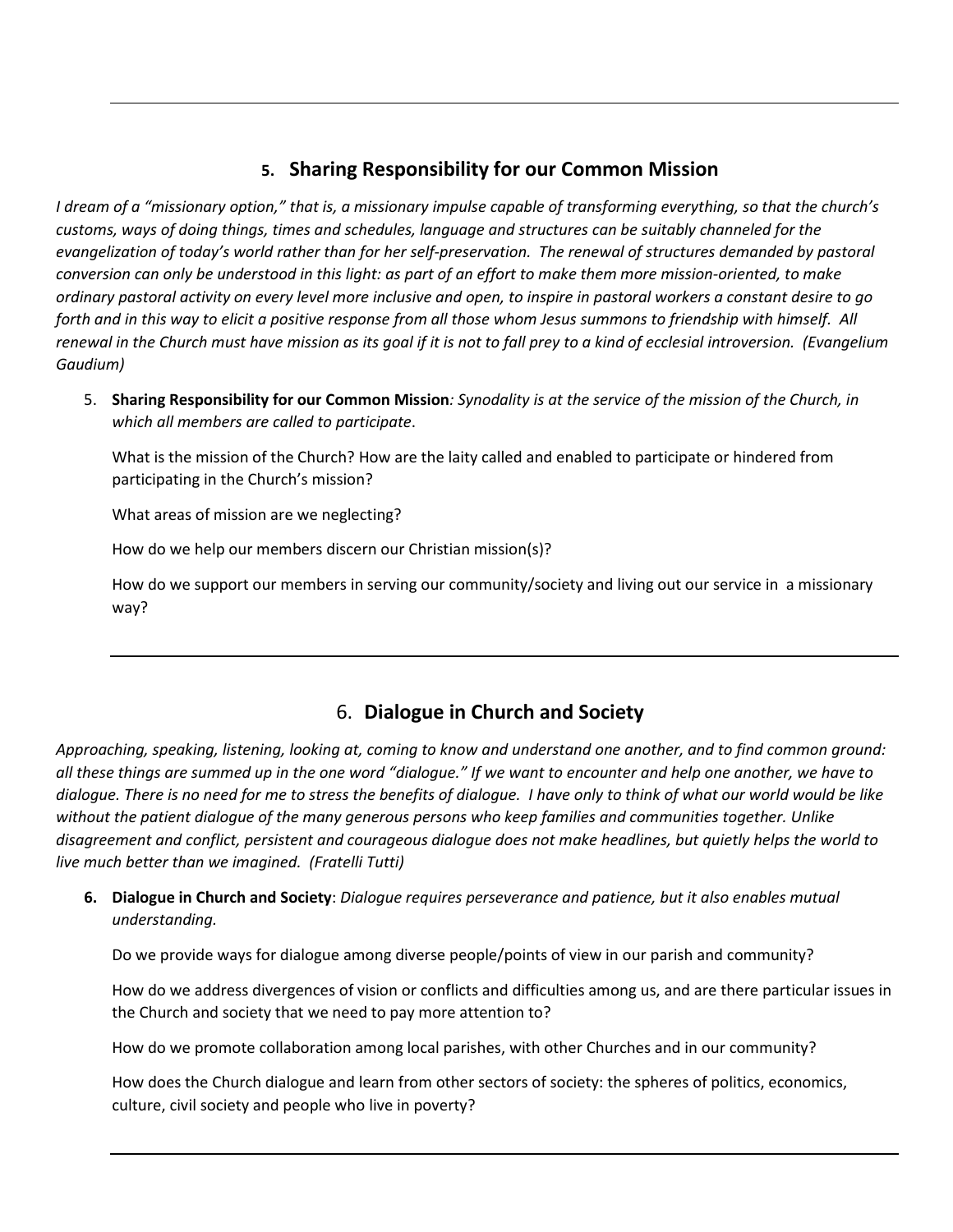#### **7. Ecumenism**

*It follows that we believers need to find occasion to speak to one another and to act together for the common good and the promotion of the poor. This has nothing to do with watering down or concealing our deepest convictions when we encounter others who think differently than ourselves. . . For the deeper, richer and stronger our own identity is, the more we will be capable of enriching others with our own proper contributions. The truth is that violence has no basis in our fundamental religious convictions, but only in their distortion. (Fratelli Tutti)*

7. **Ecumenism***: The dialogue between Christians of different confessions, united by one baptism, has a special place in the synodal journey*.

What relationships does our Church community have with members of other Christian traditions and denominations?

How do we dialogue, share, collaborate and journey together?

What have been the fruits of our journeying together and what are the difficulties?

How can we take the next steps in walking forward together, and what are they?

#### 8. **Authority and Participation**

*The pastors, established by God as "authentic guardians, interpreters and witnesses of the faith of the whole church," should not be afraid to listen to the flock entrusted to them. . . It is in the fruitful bond between the sensus fidei of the People of God and the magisterial function of the Pastors that a unanimous consensus of the whole church in the same faith is realized. "Do not quench the Spirit. Do not despise prophetic utterances. Test everything; retain what is good" (1 Thess 5:19-21)*

**8. Authority and Participation**: *A synodal church is a participatory and co-responsible Church*.

How does our parish/diocese set goals and achieve them?

How and by whom is authority exercised in our parish and local Church/diocese, and how are teamwork, coresponsibility and accountability put into practice?

How are lay ministries and the responsibility and authority of lay people promoted?

Have we had fruitful experiences of synodality on a parish and local Church (diocesan) level, and how can we foster a more synodal approach?

How do synodal bodies(diocesan and parish pastoral councils, finance councils, Presbyteral Council, etc.) function?

#### **9. Discerning and Deciding**

*The synod is a process of spiritual discernment, of ecclesial discernment, that unfolds in adoration, in prayer and in dialogue with the word of God. God's word is "living and active, sharper than any two-edged sword, piercing to the divisions of soul and spirit, of joint and marrow. And discerning the thoughts and intentions of the heart" (Heb 4:12).*